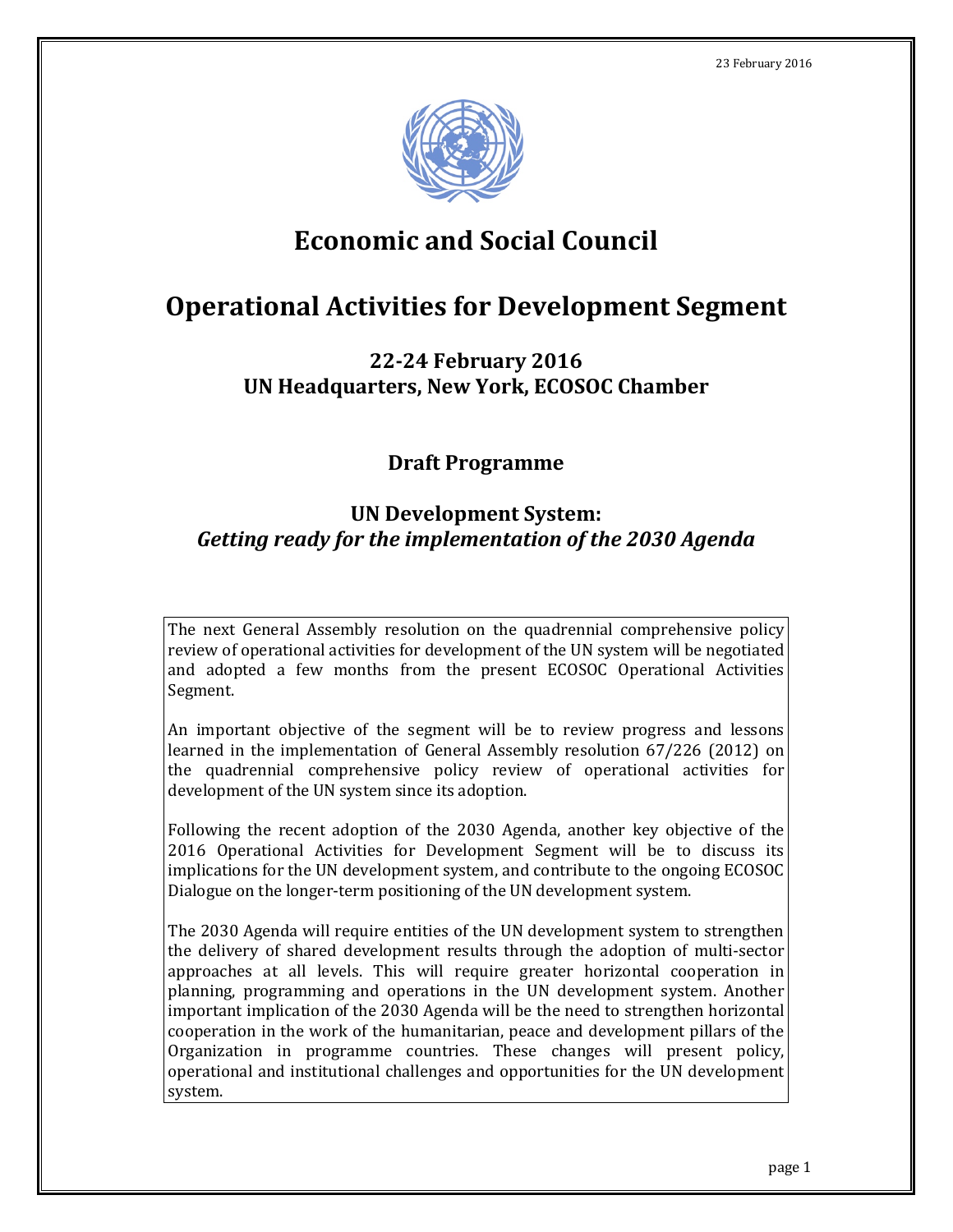## **Day 1 - Monday, 22 February**

| $10.00 - 10.45$ a.m. | <b>Opening</b><br>H.E. Mr. Alejandro Palma Cerna, Vice-President of the Economic and<br>Social Council<br>H.E. Mr. Mogens Lykketoft, President of the General Assembly<br>Mr. Wu Hongbo, Under Secretary-General, Department of Economic<br>and Social Affairs |
|----------------------|----------------------------------------------------------------------------------------------------------------------------------------------------------------------------------------------------------------------------------------------------------------|
|                      | Keynote speaker<br>"UN development system: Vision for Post-2015 Era"                                                                                                                                                                                           |

H.E. Mr. Claver Gatete, Minister of Finance and Economic Development, Rwanda

Discussions in the segment will begin with a forward-looking analysis provided by a keynote speaker on the implications of the 2030 Agenda and other drivers of change for the work of the Organization in the post-2015 era. This presentation is expected to identify important pointers that would inform discussions in subsequent sessions of the segment.

### **10.45 a.m. – 1.00 p.m. Panel discussion** *2030 Agenda for Sustainable Development: What are the implications for policy, programming and operational cooperation and coordination in the UN development system?*

The shared delivery of development results in the UN development system will have implications for how entities cooperate in policy development, programming and operations at country and global levels. This session will particularly examine whether existing country-level coordination, programming and operations instruments, including the standard operating procedures for delivering-as-one countries, resident coordinator system and UNDAF are adequately equipped to advance the objective of shared delivery of development results.

| <b>Moderator:</b>  | Ms. Sarah Cliffe, Director, Center on International Cooperation, New<br>York University, former Assistant Secretary-General to the United<br><b>Nations</b>                                                                                                                                |
|--------------------|--------------------------------------------------------------------------------------------------------------------------------------------------------------------------------------------------------------------------------------------------------------------------------------------|
| <b>Panellists:</b> | H.E. Ms. Zhanar Aitzhanova, Minister for Economic Integration,<br>Kazakhstan<br>H.E. Mr. Macharia Kamau, Permanent Representative of the Republic<br>of Kenya to the United Nations<br>Mr. Joan Clos, Executive Director, UN-Habitat<br>Mr. Alain Noudehou, UN Resident Coordinator, China |

### **Possible discussion questions:**

- 1. What changes may be required in the resident coordinator system and UNDAF process if the UN development system is to be able to deliver integrated support to programme countries in the post-2015 era?
- 2. Building on the experience of the standard operating procedures, what changes will be needed in terms of planning, programming and business practices' policies and instruments in support of delivery of shared results at country level?
- **3.** What other changes may be required to support shared delivery of results at country level?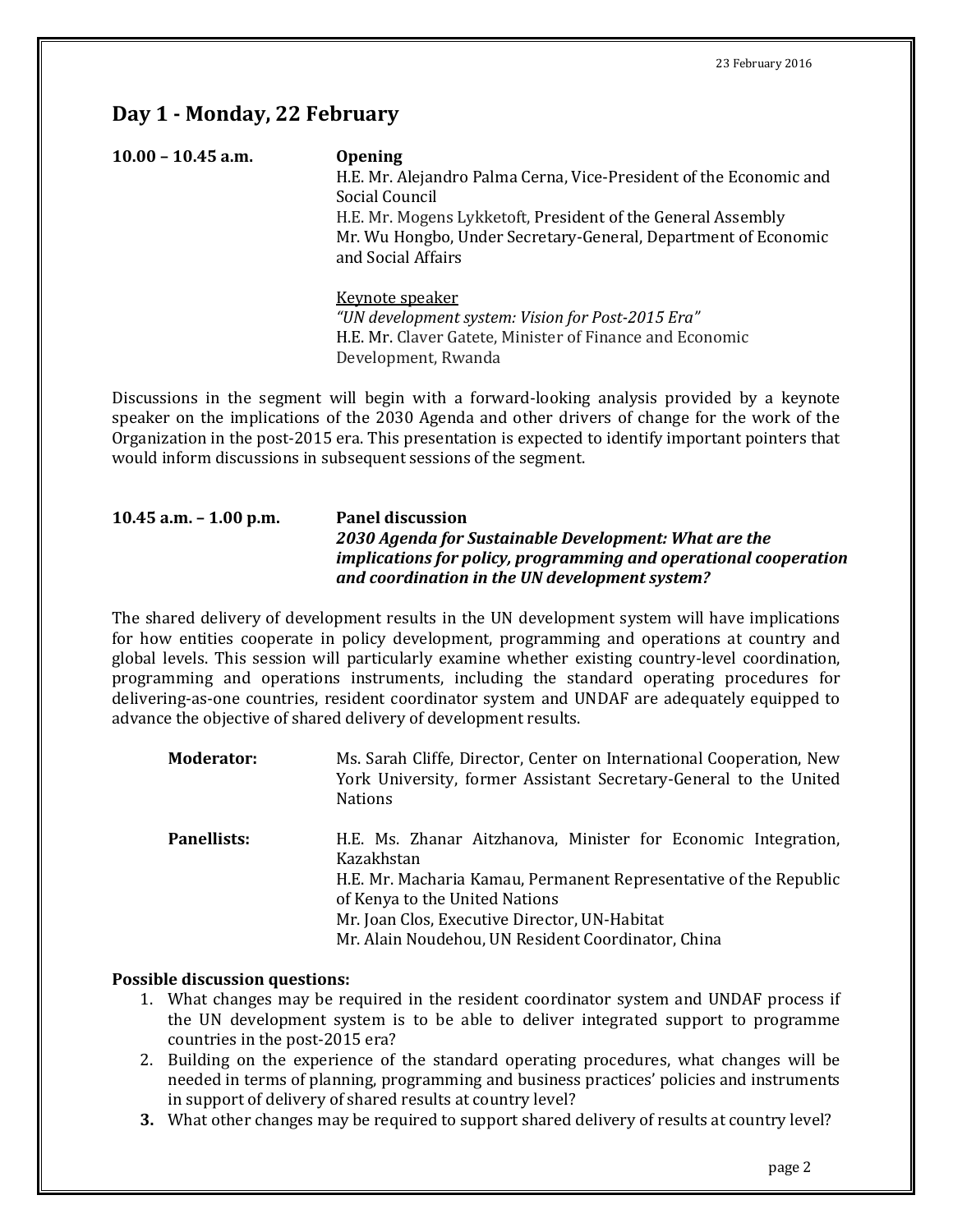| $3:00 - 3:15$ p.m. | <b>Introduction of Secretary-General's report</b>                 |
|--------------------|-------------------------------------------------------------------|
|                    | Mr. Thomas Gass, Assistant Secretary-General for Policy           |
|                    | Coordination and Inter-Agency Affairs, Department of Economic and |
|                    | Social Affairs                                                    |

#### **3:15 – 6:00 p.m. Dialogue with Heads of UN Funds and Programmes:**

The dialogue with the Heads of the Fs/Ps will focus on two main themes:<br>(a) Lessons learned from the implementation of GA resolution 67

- Lessons learned from the implementation of  $GA$  resolution  $67/226$  on the quadrennial comprehensive policy review
- (b) Requirements of 2030 Agenda for greater coherence in the UN development system with particular focus on funding practices, governance structures, organizational arrangements, capacity and impact and partnerships approaches

| <b>Moderator:</b>  | H.E. Mr. Alejandro Palma Cerna, Vice-President of the Economic and<br>Social Council                                                                                                                                                                       |
|--------------------|------------------------------------------------------------------------------------------------------------------------------------------------------------------------------------------------------------------------------------------------------------|
| <b>Panellists:</b> | Ms. Helen Clark, Administrator, UNDP<br>Mr. Anthony Lake, Executive Director, UNICEF<br>Ms. Phumzile Mlambo-Ngcuka, Executive Director, UN Women<br>Ms. Laura Londen, Deputy Executive Director, UNFPA<br>Mr. Amir Abdulla, Deputy Executive Director, WFP |
| Discussants:       | H.E. Ms. Nguyen Phuong Nga, Permanent Representative of Vietnam<br>to the United Nations<br>H.E. Mr. Geir O. Pedersen, Permanent Representative of Norway to<br>the United Nations                                                                         |

#### **Possible discussion questions:**

- 1. Which QCPR mandates require accelerated and/or scaled-up implementation in order to help ensure that the UN development system remains fit-for-purpose in the post-2015 era?
- 2. What changes are needed in the funding architecture of the UN development system at country and global levels if the Organization is to be able to deliver shared development results in the implementation of the 2030 Agenda? Is there need for a fundamental rethink of the funding architecture of UN development system?
- 3. How can current models of delivering operational activities at country level evolve to take into account the need for differentiated responses based on different countries needs and capacities, and requirements for integrated responses by the UN development system?
- 4. What kind of planning and coordination mechanisms and instruments can best enable the UN development system to balance specialization and integration in supporting Member States in realizing the 2030 Agenda?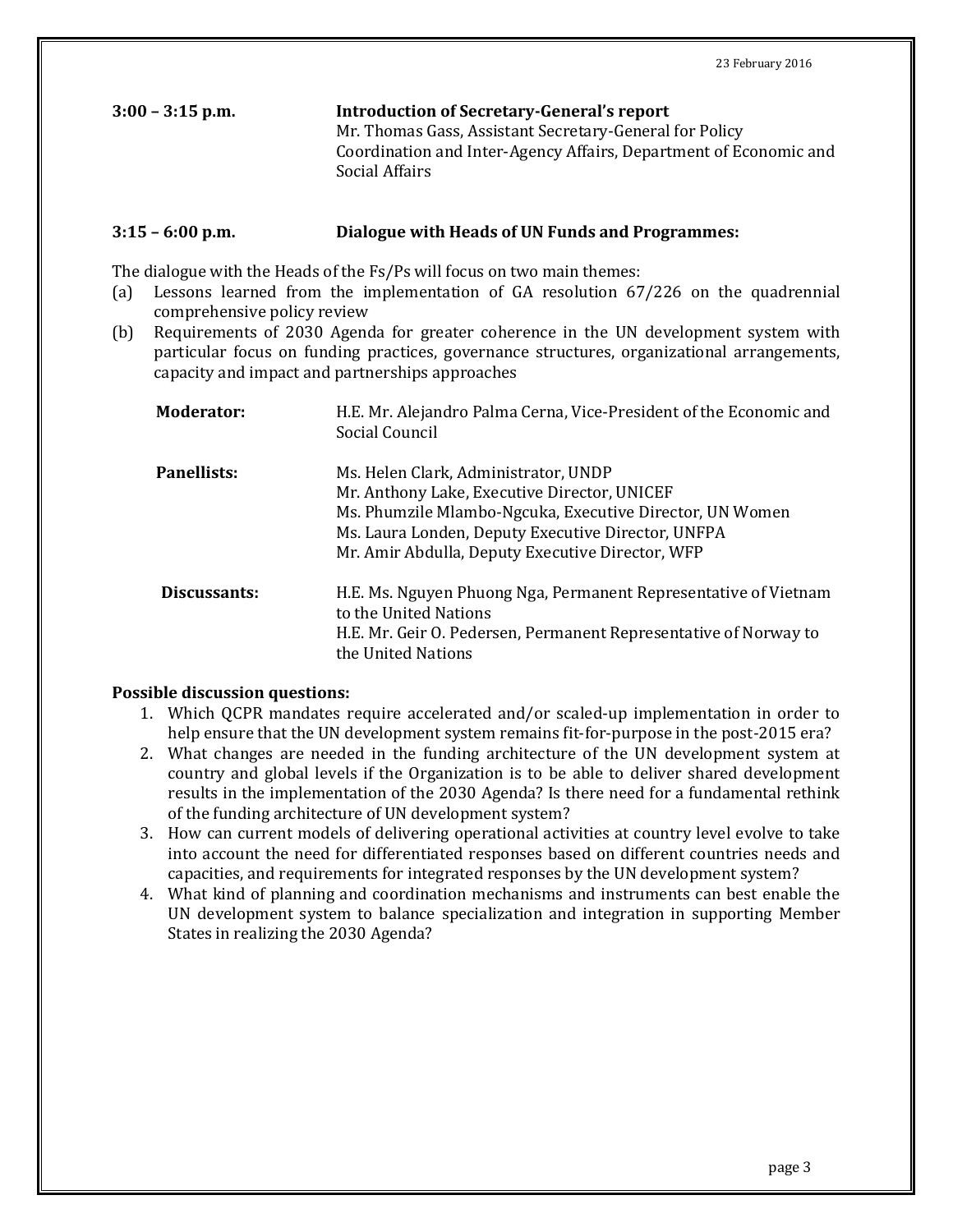## **Day 2 - Tuesday, 23 February**

## **10:00 – 10:15 a.m. Special briefing** *Update on the ECOSOC Dialogue on longer-term positioning of UN development system in context of 2030 Agenda* H.E. Mr. Alejandro Palma Cerna, Vice-President of the Economic and Social Council

The Vice-President of ECOSOC will provide a short briefing on the ECOSOC Dialogue on the longerterm positioning of the UN development system in the context of the 2030 Agenda.

#### **10:15 a.m. – 1:00 p.m. Panel discussion** *How to strengthen coordination and integration of development, humanitarian and peace pillars in the work of the UN system?*

The 2030 Agenda embodies the long-standing dictum that "there can be no sustainable development without peace and no peace without sustainable development". The realization of the new development agenda will require significant strengthening of horizontal cooperation between the humanitarian, peace and development pillars of the Organization. Two recent reviews of highlevel panels of experts have strongly echoed this view. These reviews have also highlighted that UN Secretariat departments as well as the funds, programmes and agencies have yet to arrive at clear division of labour in countries in complex development situations and struggle to integrate their efforts in the face of competing pressures, contradictory messages and different funding sources. The high-level expert panels have also pointed out the need to strengthen UN-wide strategic planning, coordination and integration among the various parts of the Organization. This panel discussion will focus on the structural, operational and institutional changes required in the UN system if such horizontal coordination across the three pillars is to be effectively realized.

| <b>Keynote speaker:</b> | Baroness Verma, Parliamentary Under-Secretary of State for<br>International Development, United Kingdom                                                                                                                                                                                                                                                                                                                                                                                                                |
|-------------------------|------------------------------------------------------------------------------------------------------------------------------------------------------------------------------------------------------------------------------------------------------------------------------------------------------------------------------------------------------------------------------------------------------------------------------------------------------------------------------------------------------------------------|
| <b>Special speaker:</b> | Ms. Ameerah Haq, Bangladesh, former United Nation Under<br>Secretary-General for Field Support                                                                                                                                                                                                                                                                                                                                                                                                                         |
| Moderator:              | Mr. Alex Aleinikoff, Huo Global Policy Initiative Research Fellow,<br>Columbia Global Policy Initiative and Visiting Professor of Law,<br>Columbia Law School                                                                                                                                                                                                                                                                                                                                                          |
| <b>Panellists:</b>      | H.E. Ms. Stephanie Hochstetter Skinner-Klée, Ambassador of<br>Guatemala and President of the WFP Executive Board<br>Ms. Helen Clark, Chair, UNDG<br>Mr. Stephen O'Brien, Under Secretary-General for Humanitarian<br>Affairs and Emergency Relief Coordinator, OCHA<br>Mr. Parfait Onanga-Anyanga, Special Representative of the Secretary-<br>General for the Central African Republic (via VTC)<br>Mr. Mourad Wahba, Deputy Special Representative for the UN<br>Stabilization Mission in Haiti (MINUSTAH) (via VTC) |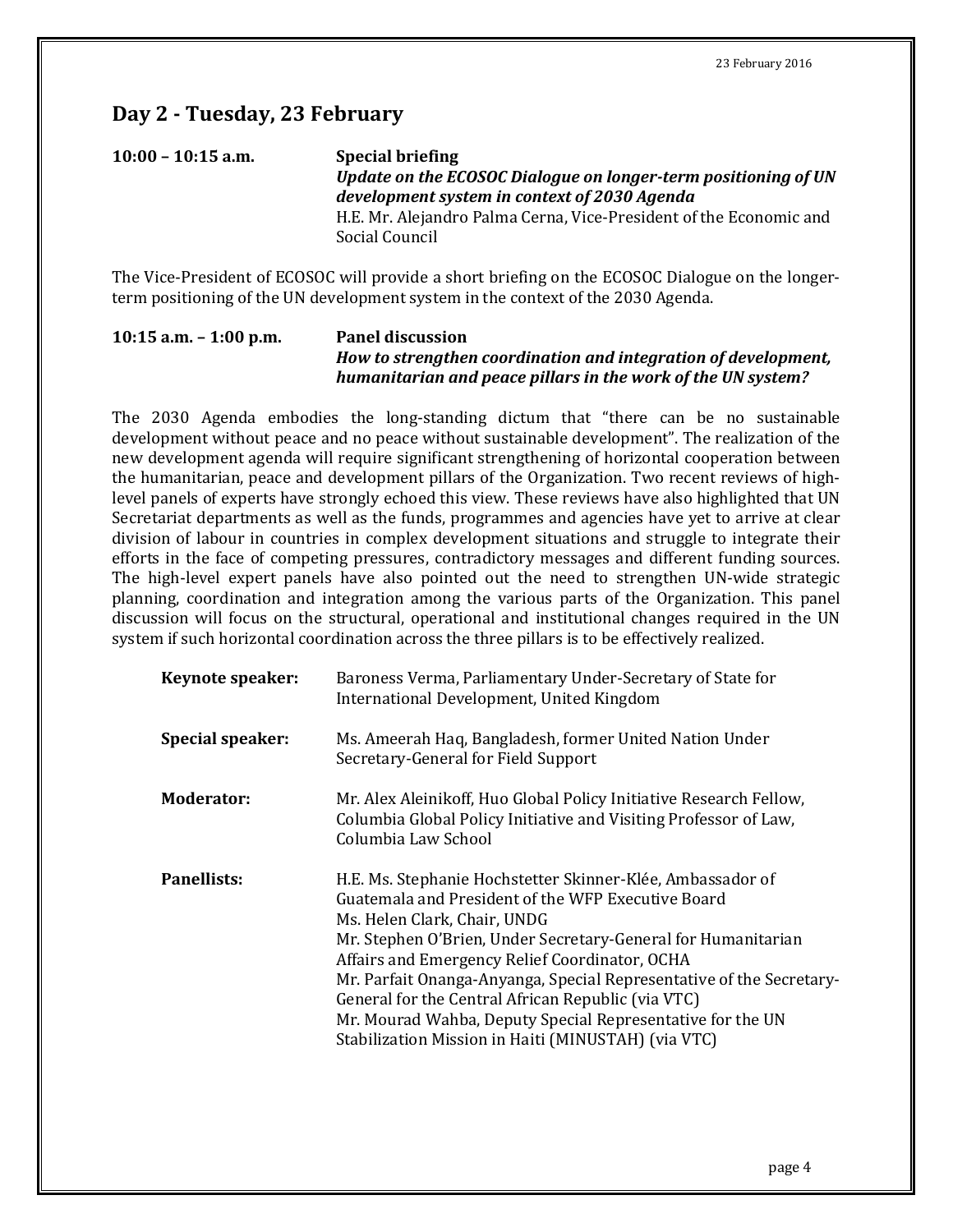#### **Possible discussion questions:**

- 1. How to institutionalize integrated UN-wide strategic programme planning in countries in complex development situations, with a view to forging greater coherence in the work of the humanitarian, peace and development pillars of the Organization? What are the challenges in this regard, particularly considering different accountability lines?
- 2. What are the main challenges facing inter-agency coordination mechanisms with regard to forging strategic cooperation among different parts of the UN system in programming and operations in countries in complex development situations? How can these challenges best be addressed?
- 3. What measures are critical to ensure that funding, governance and organizational arrangements of the humanitarian, peace and development pillars of the Organization best support the realization of common strategic objectives?

### **3:00 – 5:00 p.m. Panel discussion** *Organizational arrangements***:** *How to strengthen inter-agency collaboration in organizational presence at country, sub-regional and regional levels?*

The field office structures of UN entities are diverse and complex. It is estimated that the UN development system as a whole has some 1500 country, regional, sub-regional, multi-country offices and technical centres. This session will discuss how to enhance effectiveness and efficiency in organizational presence of UN entities at country and regional levels, including through improved inter-agency cooperation and coordination. The session could focus, in particular, on organizational arrangements in programme countries where the UN development system has smaller presence in development cooperation from a funding perspective.

| <b>Keynote speaker:</b> | H.E. Ms. Rossana Guevara, Vice President of Honduras                                                                                                                                                                                                                                                                                                                                    |
|-------------------------|-----------------------------------------------------------------------------------------------------------------------------------------------------------------------------------------------------------------------------------------------------------------------------------------------------------------------------------------------------------------------------------------|
| Moderator:              | Mr. David Nabarro, Special Advisor to the Secretary-General on the<br>2030 Agenda for Sustainable Development                                                                                                                                                                                                                                                                           |
| Panellists:             | H.E. Ms. Sahar Nasr, Minister of International Cooperation, Arab<br>Republic of Egypt<br>Ms. Alicia Bárcena, Executive Secretary, ECLAC<br>Mr. Mike Kelleher, Senior Advisor, UN Relations and Partnerships,<br>World Bank<br>Ms. Nardos Bekele-Thomas, Director, Office of the Chef de Cabinet,<br>Executive Office of the Secretary-General, former UN Resident<br>Coordinator, Kenya |

#### **Possible discussion questions:**

- 1. Taking into account the changes in the development landscape over the past years, and the new 2030 Agenda, what existing and potential new models of presence and programming arrangements (e.g. joint offices, joint teams, multi-country offices) would enable the UN development system to most effectively and efficiently deliver support to programme countries?
- 2. What functions are best suited to be delivered at regional level? What are the challenges in this regard?

**5:00 – 6:00 p.m. General debate**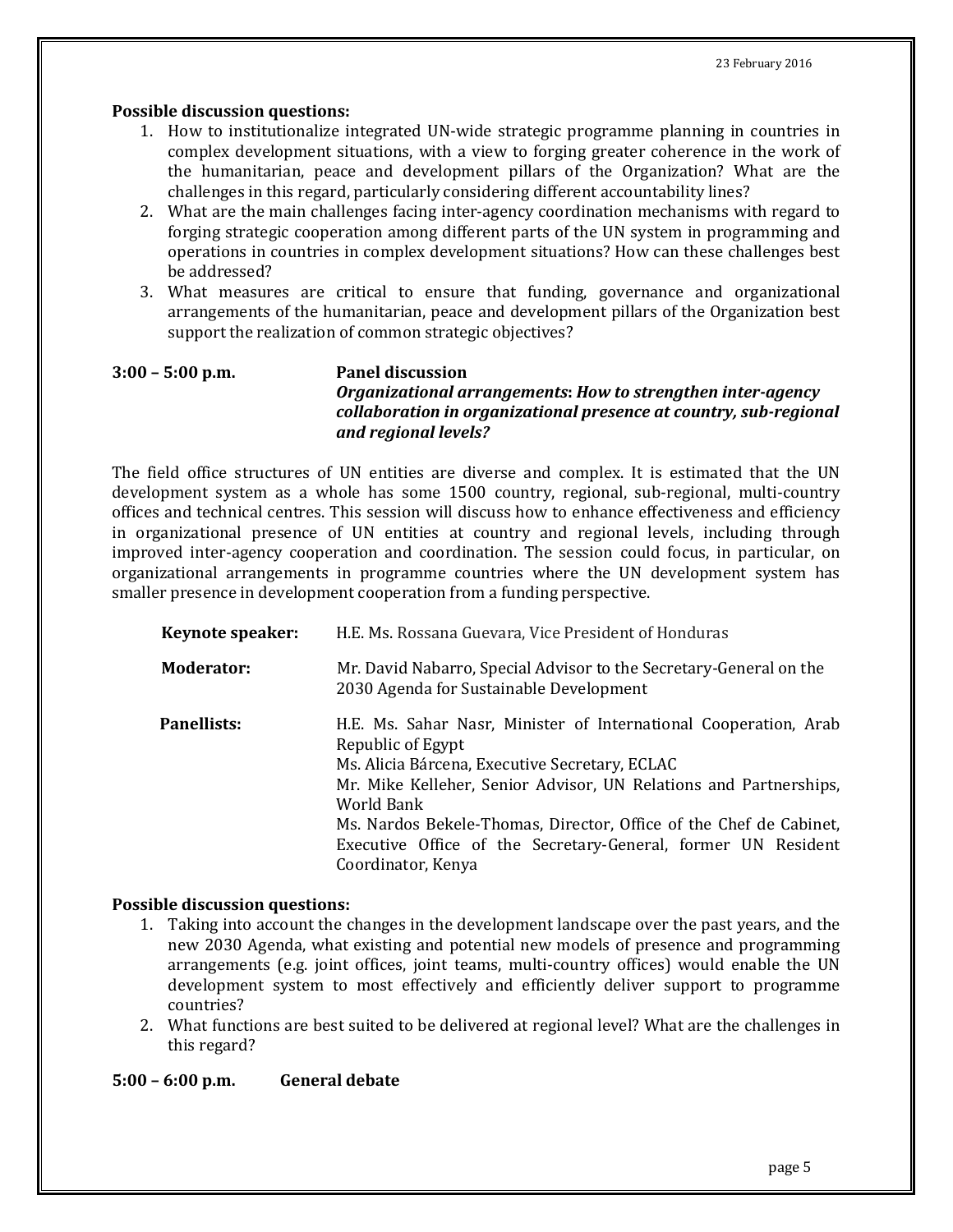## **Day 3 - Wednesday, 24 February**

### **10:00 – 11:30 a.m. Panel discussion** *Partnership approaches: How to ensure accountability, coherence and evaluation of impact?*

Partnerships have become an increasingly important part of the work of most UN development system entities. This session will focus on how to ensure that partnerships among UN entities and with other stakeholders will augment the capacity of the Organization to implement the 2030 Agenda, while effectively managing the risks. The session will particularly discuss what kind of inter-agency coordination, inter-governmental oversight and other organizational measures will be necessary to ensure that partnerships involving many UN entities and other stakeholders operate in an effective, efficient and transparent manner, and are fully in line with UN values and norms.

| <b>Moderator:</b>  | Mr. Amir Dossal, Founder & Chairman, Global Partnerships Forum                                                                                                                                                                                                              |
|--------------------|-----------------------------------------------------------------------------------------------------------------------------------------------------------------------------------------------------------------------------------------------------------------------------|
| <b>Panellists:</b> | Mr. Ibrahim Mayaki, Chief Executive Officer, New Partnership for<br>Africa's Development (NEPAD), African Union<br>Mr. Sayed Aqa, Vice President Cooperation and Capacity<br>Development, Islamic Development Bank<br>Ms. Lise Kingo, Executive Director, UN Global Compact |
| Discussant:        | Mr. Thomas Gass, Assistant Secretary-General for Policy<br>Coordination and Inter-Agency Affairs, Department of Economic and<br>Social Affairs                                                                                                                              |

#### **Possible discussion questions:**

- 1. What have been the key lessons learned from the establishment, results and impact of strategic partnerships with the private sector and other non-government stakeholders in the UN development system?
- 2. Does the increasing number of partnerships in the UN development system, including the projected exponential growth at country, regional and global levels in the context of the 2030 Agenda, make it important to establish common standards and system-wide governance and evaluation in order to ensure that all such initiatives are consistent with the values and norms of the Organization?

| 11:30 a.m. $-$ 1:00 p.m. | General debate (cont.)                                                                                                                                                                            |
|--------------------------|---------------------------------------------------------------------------------------------------------------------------------------------------------------------------------------------------|
| $3:00 - 4:00$ p.m.       | General debate (cont.)                                                                                                                                                                            |
| $4.00 - 5.00$ p.m.       | Summary of key messages from the Operational Activities for<br>Development Segment and concluding remarks<br>H.E. Mr. Alejandro Palma Cerna, Vice-President of the Economic and<br>Social Council |